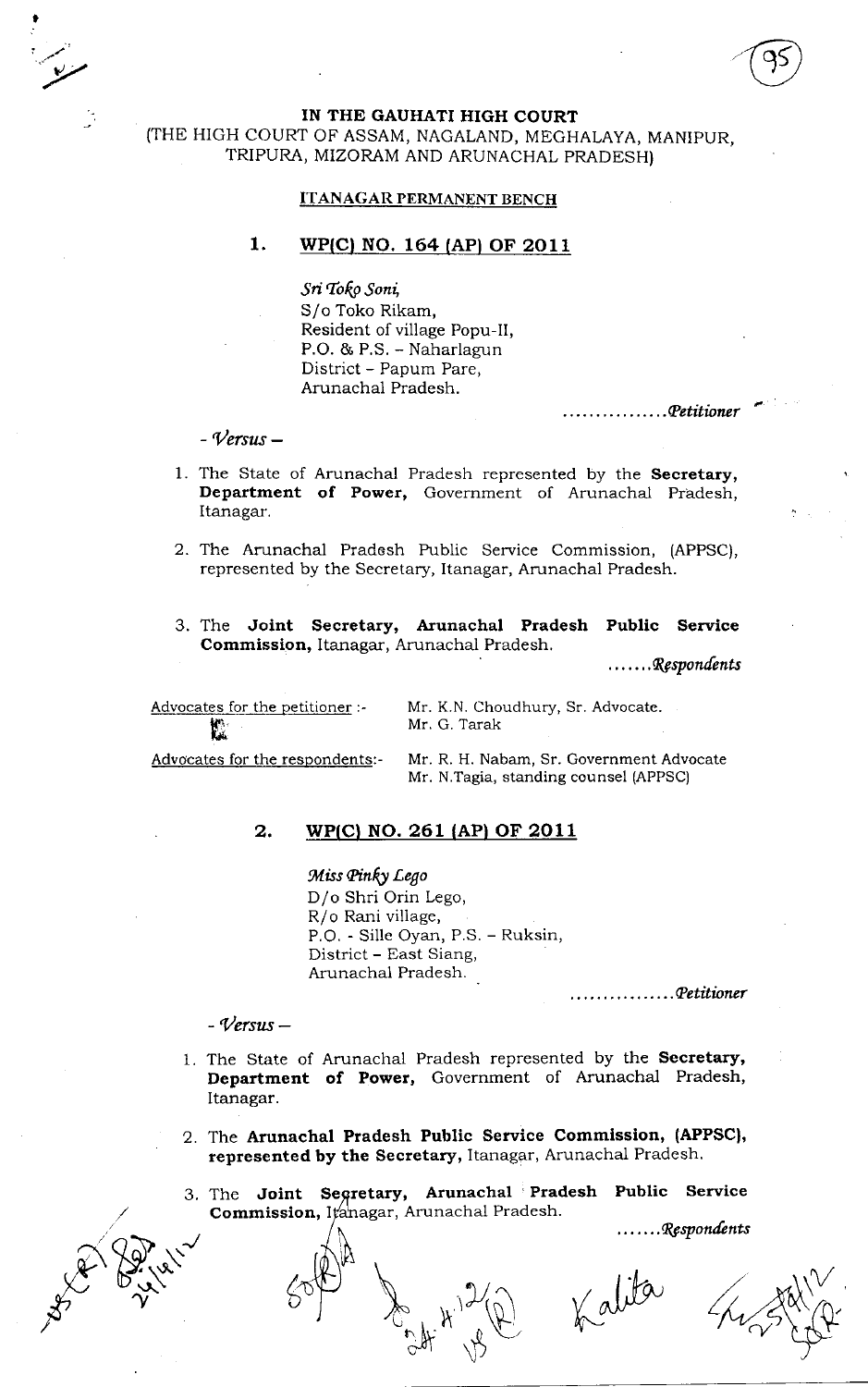posts, the APPSC, instead of recommending the names of all the successful candidates, which includes both these writ petitioners, has recommended the name of only 1(one) candidate, whose Roll No. is indicated at Serial No. 4, of the said Result Notification. It is the submissions of both the learned counsels appearing for the writ petitioners in both these writ petitions that since the Arunachal Pradesh Public Service Commission(APPSC) who conducted the selection process in pursuant to the Advertisement dated 04.05.2010 for the notified 3(three) posts, has to recommend the names of all the successful candidates as notified and published by them in the said Result Notification and thereafter, it is the duty of the State Respondents to consider as to who is to be appointed or not. The respondent APPSC cannot withhold the names of any of the successful candidates. The action of the Arunachal Pradesh Public Service Commission(APPSC) in recommending only the name of 1(one) candidate for the said notified 3(three) posts, is, therefore, highly illegal and arbitrary. The requisition of the State Respondents is for 3(three) posts and as such, all the successful candidates notified by the APPSC, is to be recommended and forwarded by the APPSC to the State Respondent for further appointment to the said posts as per the Advertisement dated 04.05.20I0. Both these writ petitions have be**en** filed challenging the illegal and arbitrary actions of the Arunachal Pradesh Public Service Commission(APPSC) and for a direction to the Respondents No.2 and 3 i.e. APPSC to recommend all the names of the successful candidates, whose Roll Nos. have been duly notified by them in the Result Notification, so as to enable the State Respondent. to make the appointment for the said notified 3(three) posts, for which the Advertisement dated 04.05.2010 was notified as per the requisition made by the State Respondent and for which the Advertisement was issued/published by the APPSC. Mr. K. N. Choudhury, learned Senior counsel appearing on behalf of the writ petitioner in WP(c) No. 164(AP)20I1, has referred and relied upon 2(two) decided cases of this Court in WP(c) No. 3794/2005 decided on 14.12.2010 and WP(c) No. 179(AP)2007 decided on 03.04.2008.

s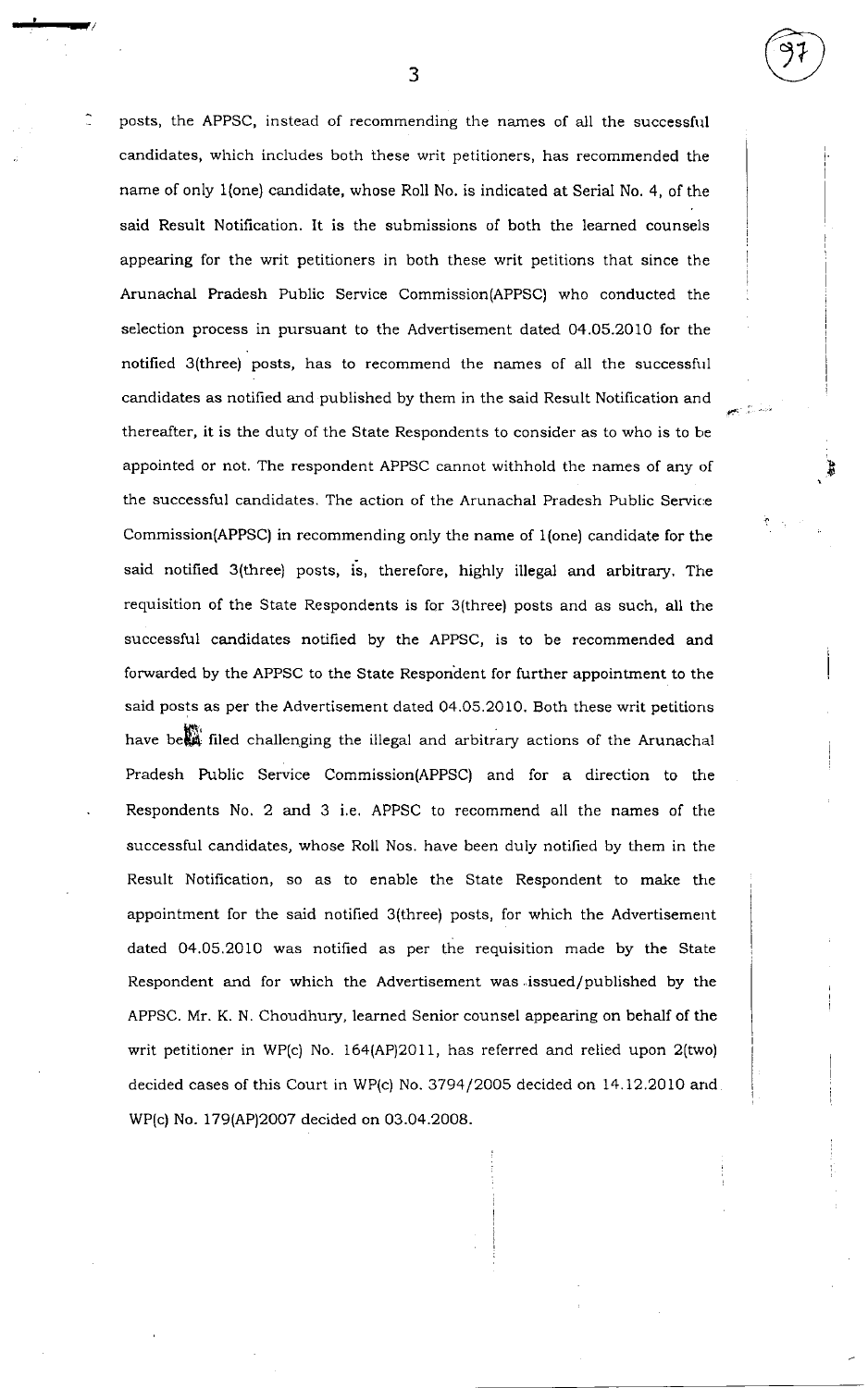5. Before dealing with WP(c) No. 164(AP)2011 and WP(c) No.  $261(AP)2011$ , the back ground of filing Writ Petition No. 127(AP)2011 has to also be placed on record. The said WP(c) No.  $127 (AP)2011$  was filed by Miss Pinky Lego, the present writ petitioner in WP(c) No. 261(AP)2011, prior to filing of wP(c) No. 261 (AP) 2011. Pursuant to the said Adverrisement dated 04.05.2010, the said writ petitioner also appeared for the written test held on 11.09.2010 and 12.09.2010 along with other candidates and was also declared successful and qualified. However, in the call letter for appearing for the viva voice, the Commission directed the said writ petitioner to produce the original Degree Certificate. Since the original Degree Certificate so called, were to be awarded by the University at the Convocation to be held only after the date of the viva voce, the petitioner approached this Court in WP(c) No. 127 (Ap) 201l with a prayer to direct the Arunachal Pradesh Public Service Commission(AppSC) i.e. Respondents No. 2 and 3 to allow the writ petitioner to appear for the viva voce. This Court after hearing the parties and in the peculiar circumstances of the matter, vide order dated O4.O4,2Oll, directed the respondents to allow the petitioner Miss Pinky Lego, to sit in the personality test/ $viva$  voce to be held on 07.04.201i and the result of the petitioner, be kept in sealed cover and to be trs, opened only when the petitioner produces the Original Certificate. Pursuant to the said order, the writ petitioner was allowed to appear for the viva voce/ personality test and her result was kept under sealed cover. That, thereafter, the petitioner produced the said Original Certificate before the respondent Commission and vide order dated 14.06.2011, the respondents i.e. APPSC was directed to open the sealed cover and declare the result of the petitioner. In this view of the matter, the interim order dated 04.04.2011 was also vacated. That, thereafter, the results were declared and the WP(c) No. 127(AP)2011 was allowed to be withdrawn by an order dated l9,O7.2oll. That, thereafter, the said petitioner along with other candidates were declared successful and her Roll No. along with other successful candidates were notified. Being aggrieved by the action of the respondents No. 2 and 3, in not recommending the name of the writ petitioner to the State Government for appointment to the said advertised posts and recommending only the name of  $1(\phi n \phi)$  candidate, the present WP(c)! i No. 261(AP)2011 has been hled by her on the sarhe grounds and relief as that of

 $\Phi_{\rm{eff}}$  ,  $\chi_{\rm{eff}}$ 

5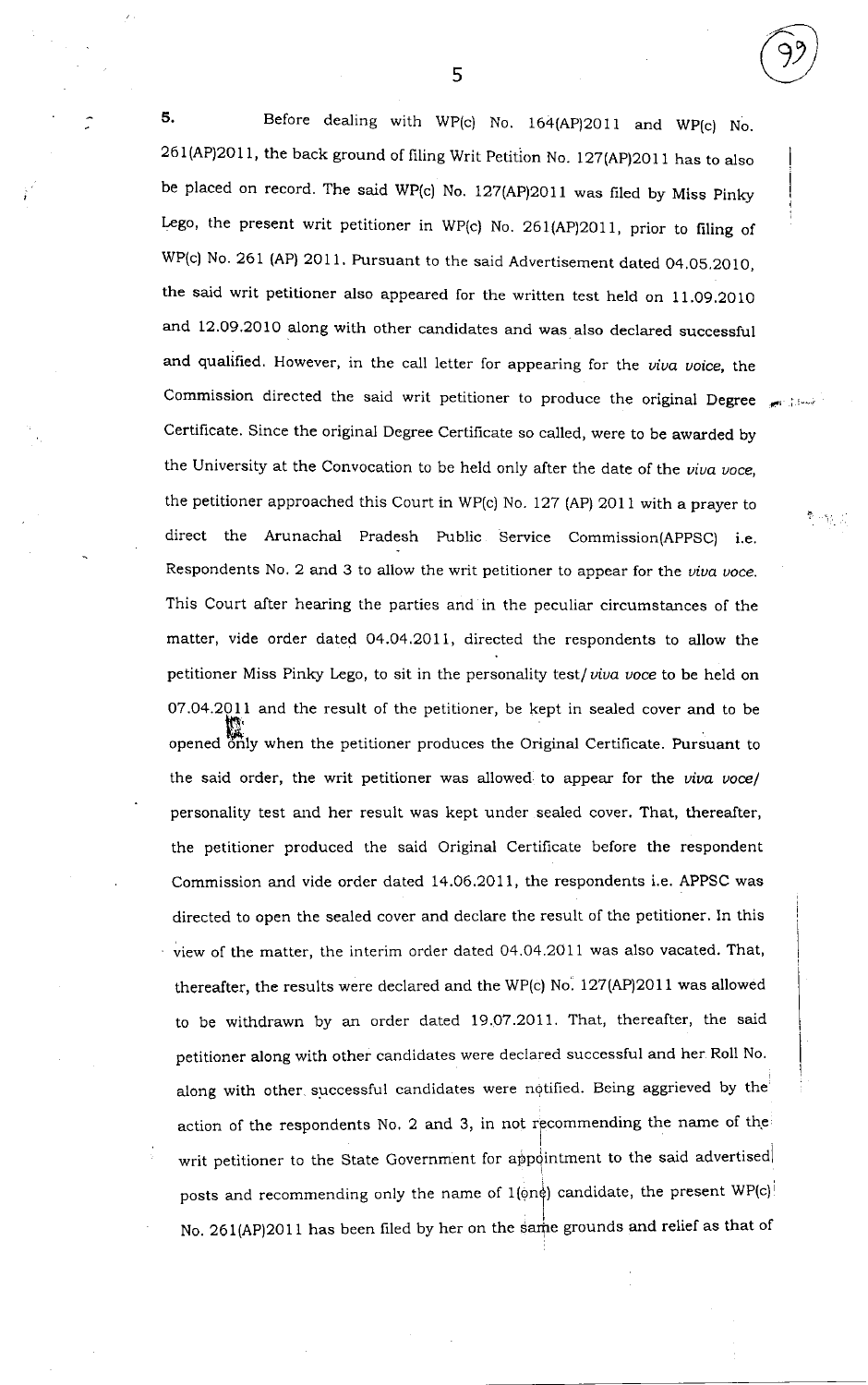WP(c) No. 164(AP)2011 filed by petitioner Sri Toko Soni. In Wp(c) No. 261(AP)2OI1, on 15.1l.2OI1, Mr. Nani Tagia, learned standing counsel appearing for the respondent APPSC, raised the question of maintainability of WP(c) No. 261(AP)2011 on the grounds that the petitioner had earlier filed WP(c) No. 127(AP)2011 which was withdrawn on 19.07.2011 and as such, the APPSC will not be filing any counter affidavit but will rely on the affidavit filed by the Commission in WP(c) No. 127(AP)2011, and the same may be placed before the Court for disposal of the present writ petition. Considering the submissions of the learned standing counsel, the records of WP(c) No. 127(AP)2011 were called  $\leftarrow$  in the for. On 07.12.2011 on the prayer of Mr. Nani Tagia, learned standing counsel for APPSC, 3(three) weeks time was granted to him to file objection petition with regard to maintainability of the said writ petition. On  $11.01.2012$ , the learned standing counsel of the APPSC further submitted that the counter affidavit filed by the APPSC in WP(c) No. 127(AP)2011 may be taken into consideration for the purpose of objection petition, which will be relied upon by him in the present case i.e. WP(c) No. 261(AP)2011. Therefore, the question of maintainability of WP(c) No. 261(AP)2011, in the light of the counter affidavit filed by the APPSC in WP(c)  $N_{Q_{k}}$  127(AP)2011, has been minutely perused and it is revealed and also on records, that in the whole counter affidavit of the APPSC filed in the said WP(c) No. 127(AP)2011, there is not even a whisper of any plea on the question of maintainability raised by the Arunachal Pradesh Public Service Commission (APPSC) in the said affidavit-in-opposition and therefore, the grounds of maintainability of WP(c) No. 261(AP)2011, raised by the Arunachal Pradesh public service commission(APPSC), has not been taken into consideration.

6. lt is an admitted fact and on record that both the writ petitioners in the present writ petitions, appeared in the said Selection process conducted by the respondent Arunachal Pradesh Public Service Commission(APPSC) pursuant to Advertisement dated 04.05.2010 and both were declared successful. That, thereafter, both the writ petitioners appeared in the viva voce test. However, the Arunachal Pradesh Public Service Commission(APPSC) did not prepare the select list of the successful dandidates and recommended the name of only 1(one) candidate for appointment, although 3(three) posts were

6